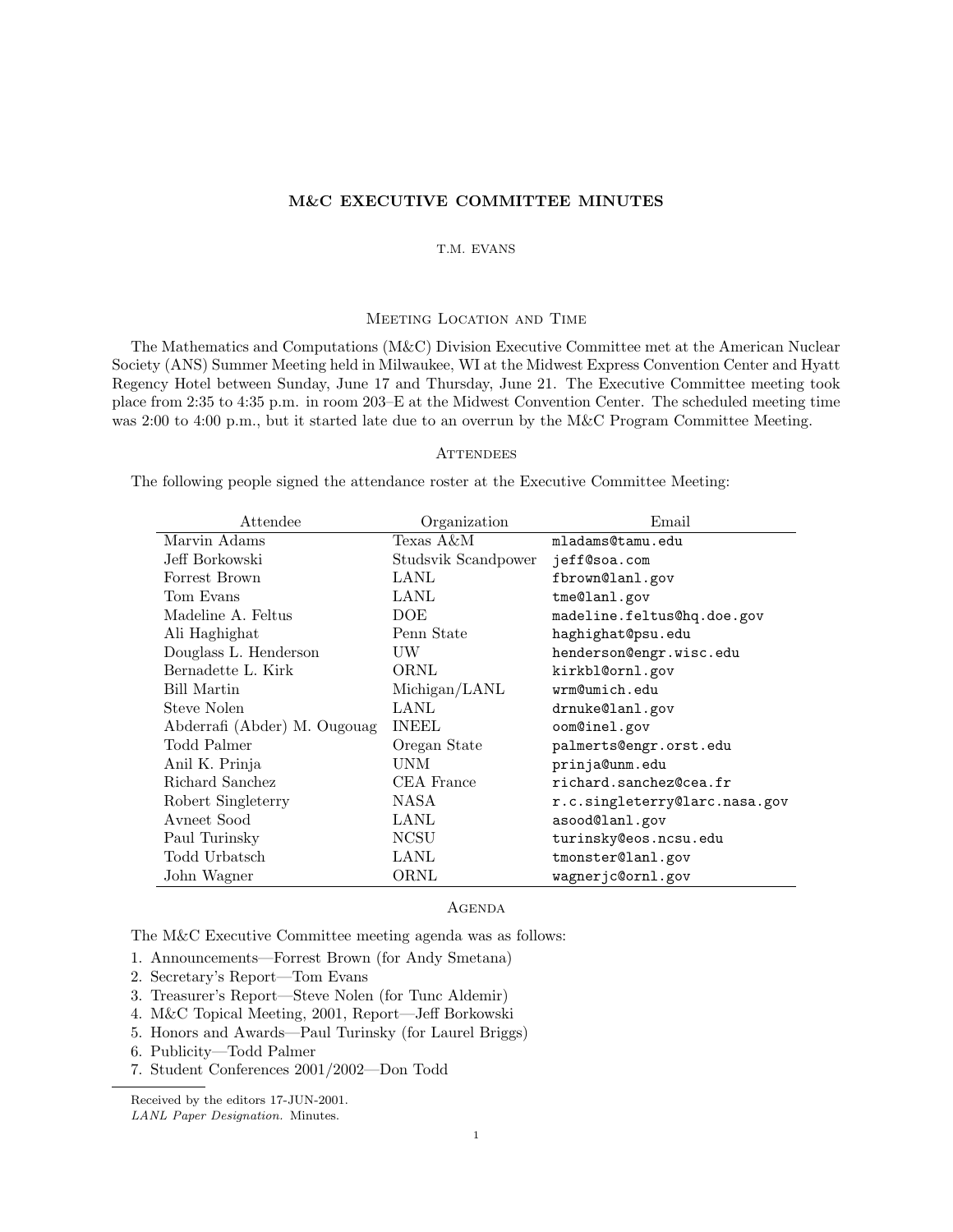### 2 T.M. EVANS

- 8. Standards—Forrest Brown (for Andy Smetana)
- 9. Program Committee Report—Ali Haghighat
- 10. Membership—Madeline Feltus
- 11. Old Business
- 12. New Business
- 13. Budget Approval—Forrest Brown (temporaneous addition to agenda)

### 1. MINUTES

The meeting was opened at 2:35 p.m. by Forrest Brown, the M&C Chair-elect. F. Brown filled in as Chairman for Andy Smetana, who was absent. As previously stated, the meeting began thiry minutes late due to an extended Program Committee meeting. The chronological minutes from the meeting follows.

Secretary's Report: (Tom Evans) The minutes from the last M&C Executive Committee (Washington D.C, November, 2000) meeting were approved.

Action Items: None.

Treasurer's Report: (Steve Nolen for Tunc Aldemir) Steve Nolen, the incoming M&C Treasurer, substituted for T. Aldemir, who was absent. F. Brown noted that there were inconsistencies in the treasurery reports going back at least as far as the San Diego meeting. These inconsistencies related to monetary allocations that have never been registered in the budget. For example, M&C decided to give \$25 stipends to students who presented papers in M&C sponsored sessions. This money has never been registered in the budget, and, as far as anyone knows, none of these disbursals have ever been given to students.

A general discussion on the budget followed. After considerable thrashing, the committee agreed to move the budget approval to the last item on the agenda.

Action Items: Discussed in Budget Approval section of the minutes.

- Report on M&C 2001 Topical Meeting: (Jeff Borkowski) A report on preparations for the 2001 M&C Division Topical Meeting in Salt Lake City, Utah was given by Jeff Borkowski. For specific details about his report see the minutes of the M&C Program Committee Meeting. Highlights of his report include:
	- 117 papers were submitted, 105 papers accepted. This number is considerably lower than Madrid (M&C '99), which had more than 150 papers.
	- The paper volume is lower than expected, but, the total number of attendees seems reasonable.
	- A student award for best paper will be offered. The ammount will be  $\sim$  \$250. J. Borkowski and M. Adams will establish guidelines for the award.

Action Items: J. Borkowski and M. Adams will provide guidelines for the M&C '01 Student Award. Honors and Awards: (Paul Turinsky for Laurel Briggs) New committee members have joined the M&C Honors and Awards committee. One person in M&C has been nominated for fellow. A recipient of the

Distinguished Service Award has been selected and will be announced at the M&C topical meeting.

A. Prinja gave a status report on the Pomraning Award. Currently there is a holdup with SAIC that is preventing the establishment of the award. Action Items: B. Martin and A. Prinja will continue to work on the Pomraning Award.

To encourage student participation in M&C the following motion was put forth:

Motion: Student co-authors on papers presented in M&C sponsored sessions will get a ticket to the President's Reception at ANS national meetings. The tickets will be paid for by the M&C division.

The motion passed. Action Items: Student authors will have to be identified for the Reno meeting and tickets will have to be purchased for them.

Publicity Report: (Todd Palmer) T. Palmer has the M&C website running and is distributing newsletters. R. Singleterry asked about the possibility of having email updates to inform M&C members of new content on the site. No action was decided about this proposal. The website address is www.mcd.ans.org.

Action Items: M&C members give feed back to Palmer about site.